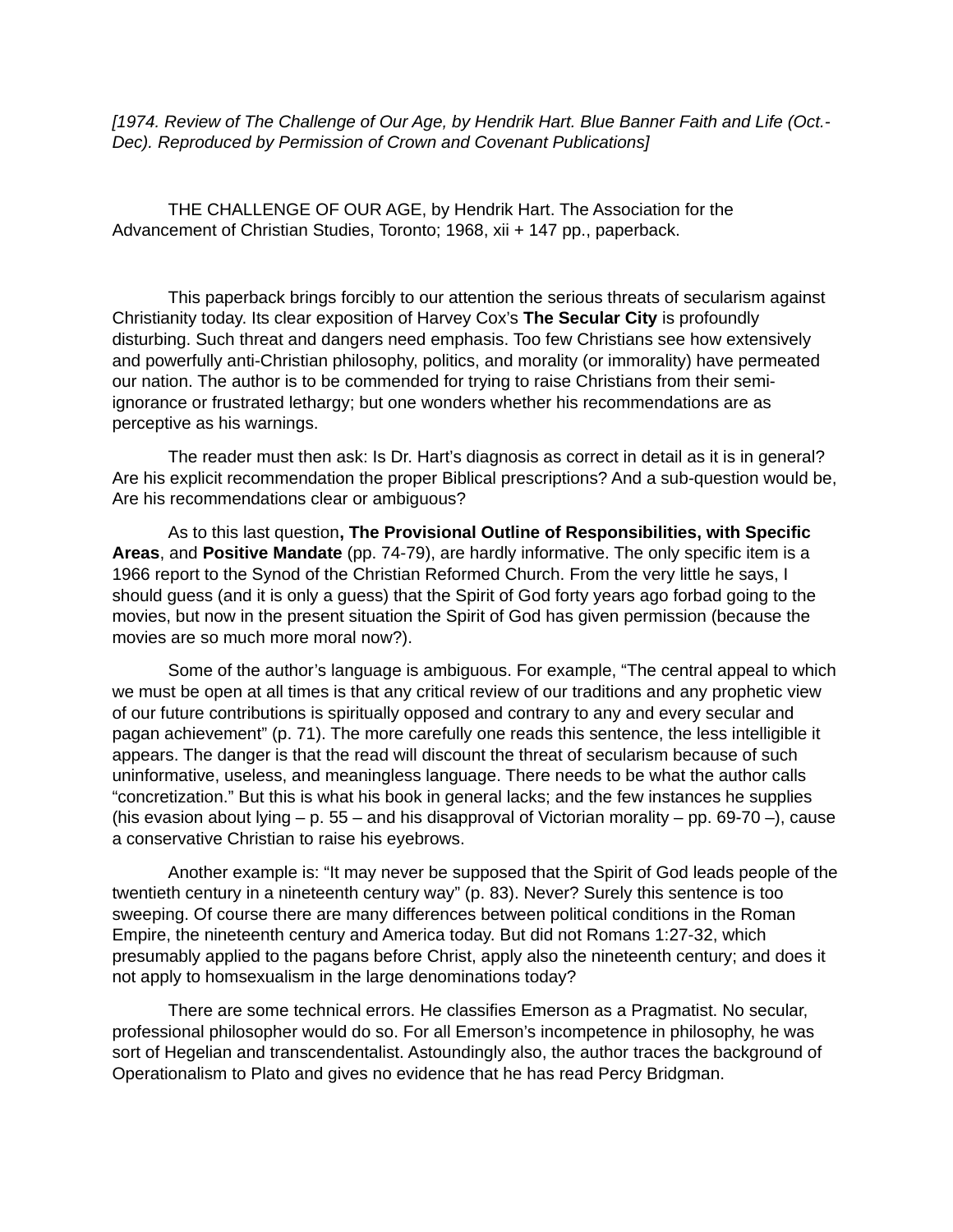But the Biblical Christian, if he is not a professional philosopher, will be more disturbed by Dr. Hart's view of the truth of the Bible.

First, as to truth. "Many Christians … say that truth is objective and that it is independent of us. But this is a very dangerous thought, connected with the assertion that truth is factcorrespondence" (p. 56). Attached to this sentence is the following footnote (p. 62): "Theories of truth that speak of absolute objectivity make truth to be a conceptual matter of doubtful origin. Intellectualistic doctrines of truth cannot possibly account for the biblical notion of truth as something to be done and lived. Truth primarily concerns man's relation to the Word of God and not his first of all having correct ideas or beliefs." Then, too, the author's remarks on p. 118 seem to imply that truth is not propositional.

In opposition to this, the reviewer wishes to assert that all truth is propositional. The term dog or cat is not by itself true. Attach to either one the predicate black, and you have a proposition, which is true, or false, as the case may be. The name Moses is neither true nor false; but the proposition, "Moses wrote of me," is true. A command, "Thou shalt not commit adultery," is not itself true. Commands are not propositions and cannot be either true or false, as also for another example, "Right face!" But the proposition, God commands men not to commit adultery, is true. Nothing can be true unless it is a proposition. Hence when anyone speaks of non-propositional revelation, he is speaking of something unintelligible, uninformative, and so devoid of meaning that it cannot be false.

For this reason the final proposition of Dr. Hart's note on p. 62 is false. Truth first of all does indeed concern our having correct ideas or belief. The Playboy people do not obey the commandments because they do not believe that God commanded them. There cannot be obedience to divine authority unless one believe that there is such authority. Therefore, contrary to Dr. Hart's position, our relation to God's Word is first of all a correct intellectual understanding of what the Scripture teaches.

But if theories of truth and talk about propositions are too philosophical for the man in the pew, Dr. Hart's view of revelation, the Bible, and the Word of God ought to be matters of great concern.

First, for Dr. Hart the Bible is not the only divinely inspired revelation: "As such, as inscripturation, there is nothing unique about the Bible, for God's revelation is certainly not limited to that book. Nor is the inspiration of the Bible something limited to it alone. For we certainly do not believe that after the Bible was complete God stopped inspiring other authors." (p, 118-2 19). Note here that the inspiration of later authors is put on a level with the inspiration of the Bible, or vice versa, that the Bible is reduced to the level of Bavinck or Balzac. Nor does all the Bible seem to be the Word of God: "For example, in Genesis 3 we have only seven times a 'word' of God, twice a word of the serpent, twice of the woman, twice of the man, and then yet the connecting words of the writer" (p. 131, n. 13). Does not this mean that the words of the author of Genesis (and we wonder whether Dr. Hart admits the Mosaic authorship) are not the words of God? Since the words of Moses and Isaiah are somewhat extensive, we also wonder how much of the Bible could have come from God.

In view of this is it not surprising that Dr. Hart rejects some Scriptural teachings. There are two dangers in reading the Bible, he says. "The one is Biblicism, which is essentially idolatry, because it reduces the Word of God to Bible-text … A Bible thus read will finally have nothing to say to us anymore apart from … so-called rules for faith and morals out of touch with